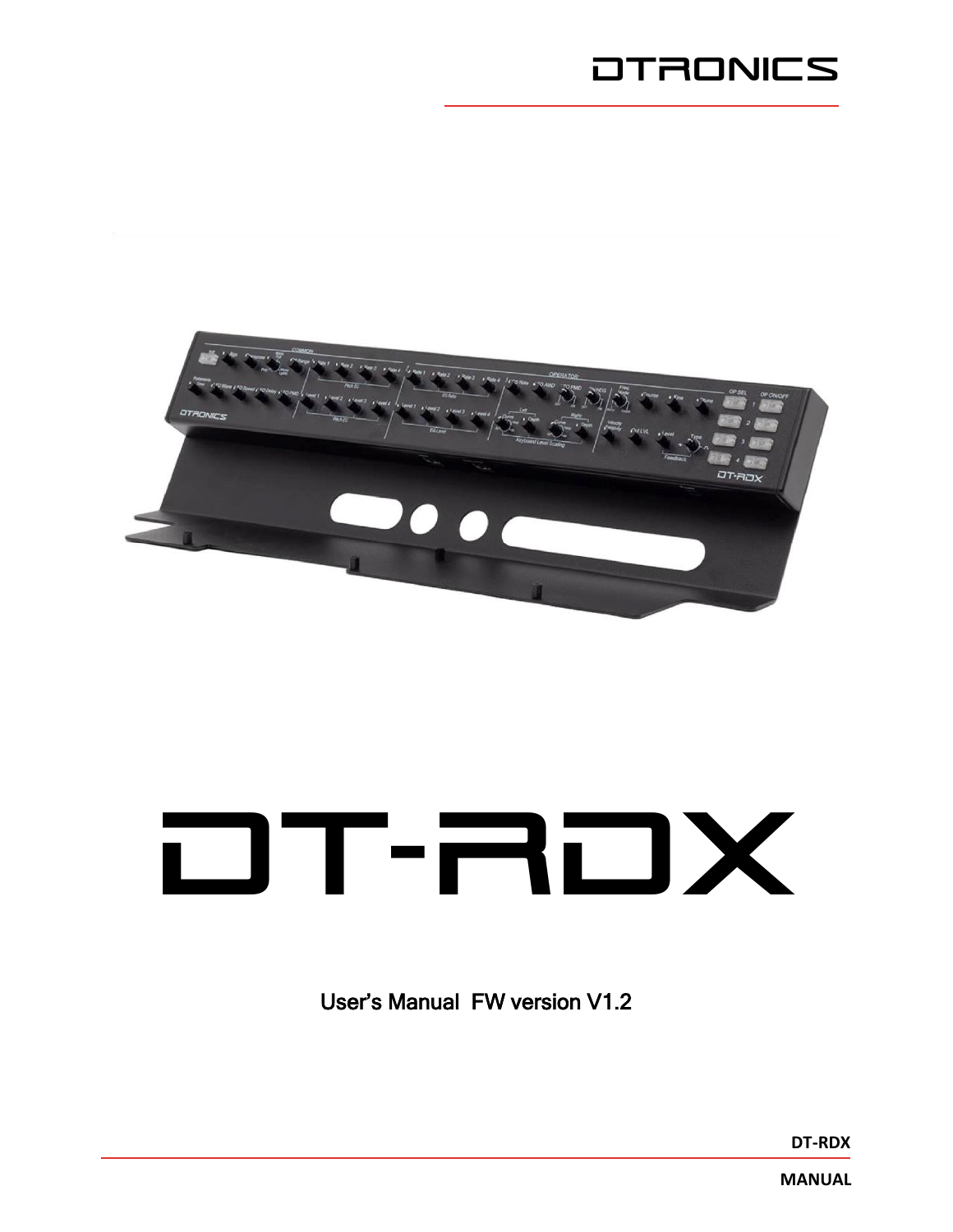|                | <b>Index</b> |  |
|----------------|--------------|--|
|                |              |  |
| $\mathbf{1}$   |              |  |
|                |              |  |
|                |              |  |
|                |              |  |
|                |              |  |
| $2^{\circ}$    |              |  |
|                |              |  |
|                |              |  |
|                |              |  |
| $\overline{3}$ |              |  |
|                |              |  |
| 4              |              |  |
|                |              |  |
|                |              |  |
| 5              |              |  |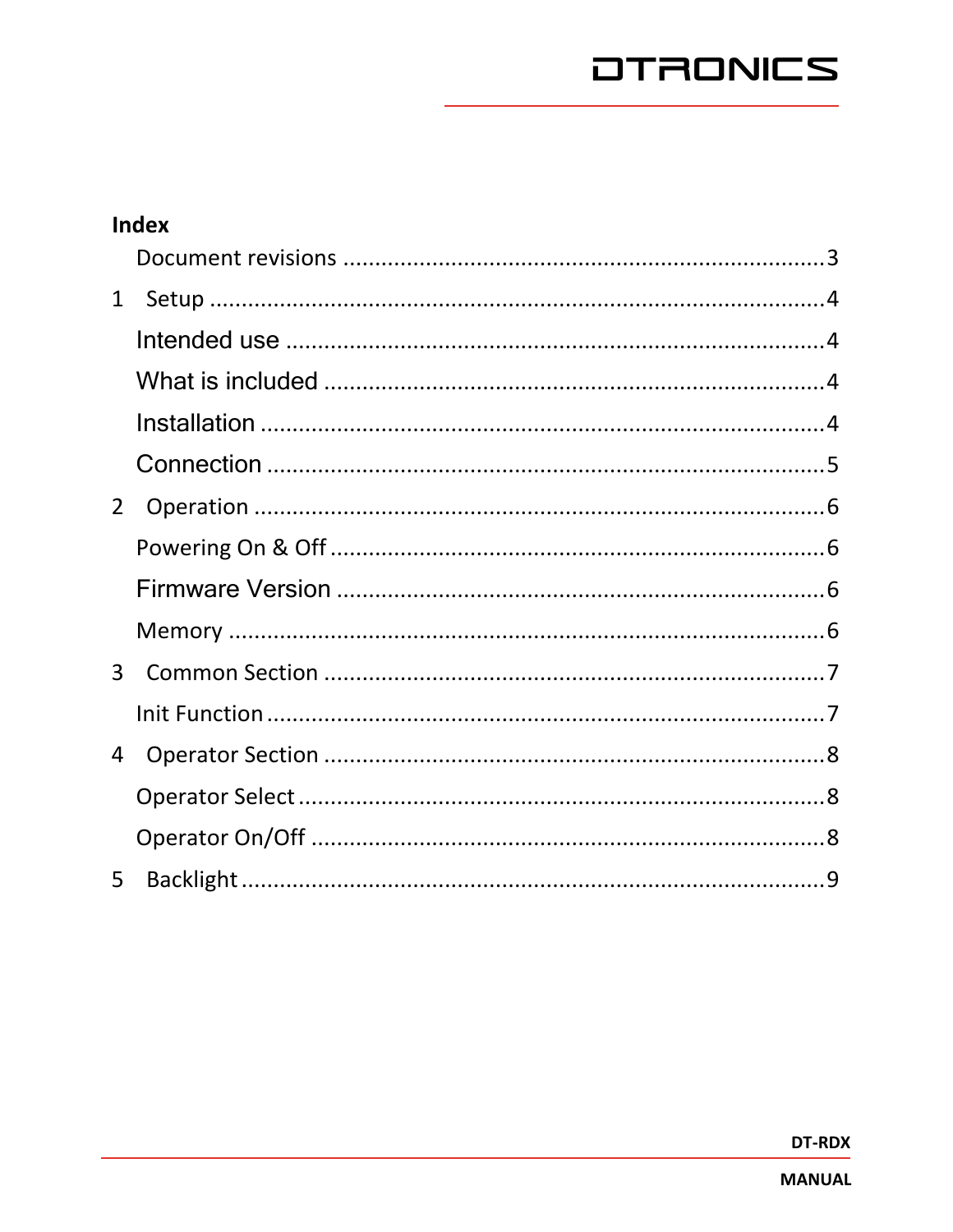## <span id="page-2-0"></span>**Document revisions**

| Date       | Version          | Change                      |
|------------|------------------|-----------------------------|
| 16-11-2018 | R <sub>1.0</sub> | Initial document            |
| 12-01-2019 | R <sub>1.1</sub> | Added: intended use, Index, |
|            |                  |                             |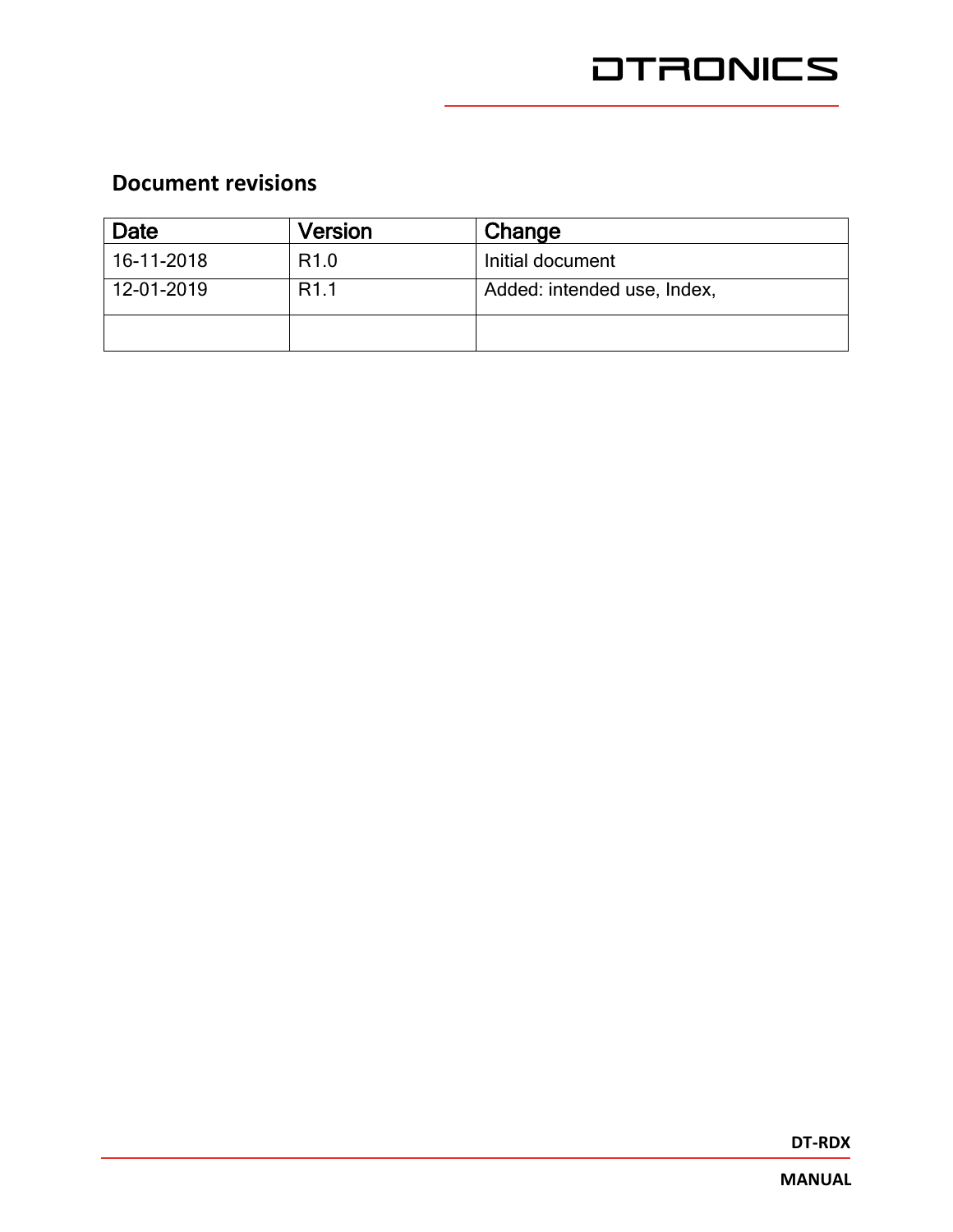# <span id="page-3-0"></span>**1** Setup

#### <span id="page-3-1"></span>Intended use

The DT-RDX is intended to create new sounds for your synthesizer, It is possible to play your connected Synth over midi when the DT-RDX is attached. However this is not recommended and can result in unreliable data or 'sticky notes'

## <span id="page-3-2"></span>What is included

Please ensure that your DT-RTX includes the following:

- DT-RTX Programmer (in the main box)
- Mini Din Male-Male MIDI Cable (in the second box)
- Dual Male to Female Y Power Cable (in the second box)

## <span id="page-3-3"></span>**Installation**

Installation of the programmer onto the REFACE is simple and requires no tools.

Carefully align the 4 little pins of the DT-RTX with the holes under the reface body and slot them together with gentle pressure.

*Be advised: the programmer and controller are loosely connected and can easily come apart.*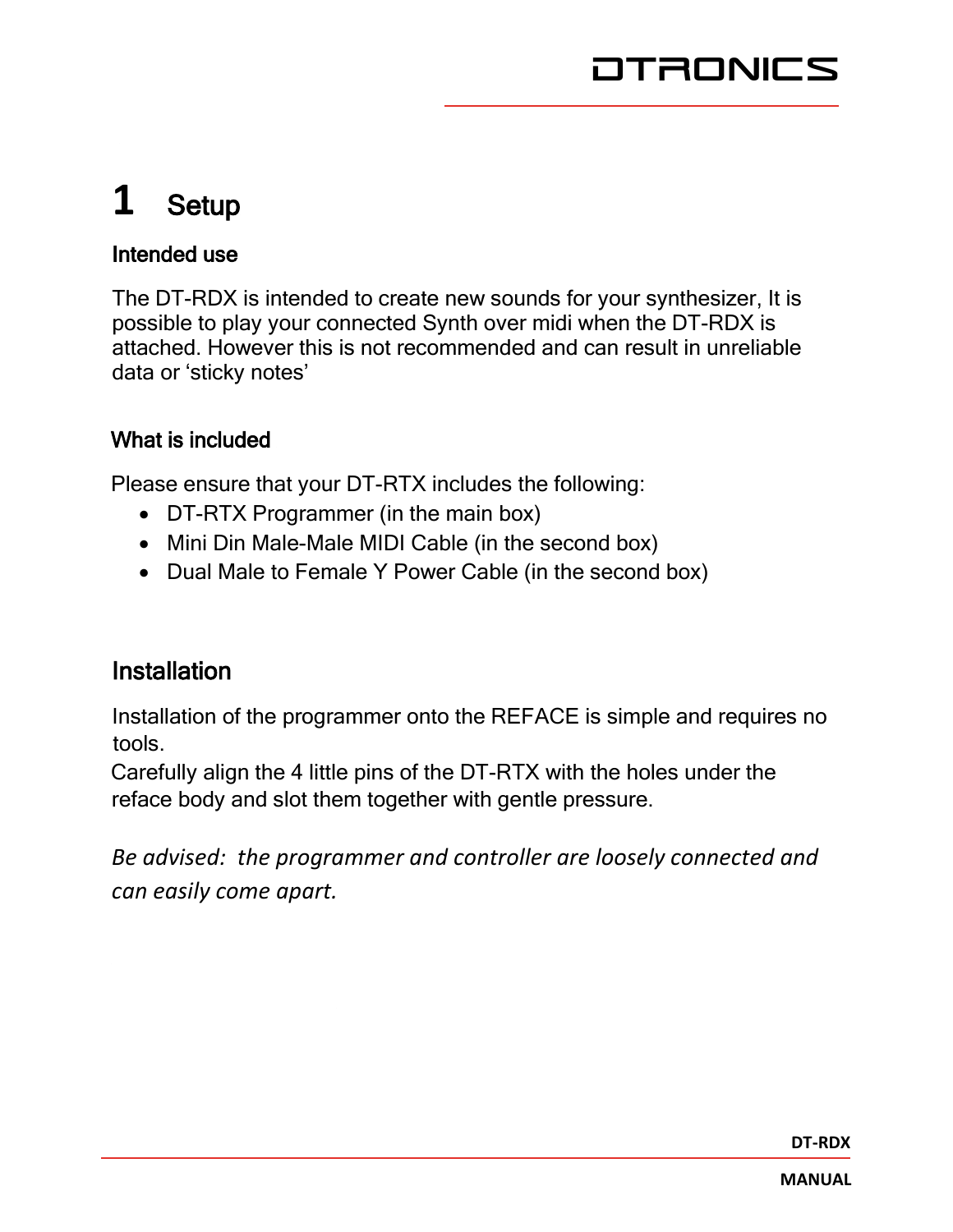#### <span id="page-4-0"></span>**Connection**

Connect one end of the small MIDI cable to the REFACE port of the DT-RTX. Connect the other end to the MIDI port of the REFACE.

Connect the midi-splitter cable that came with your reface to the MIDI port of the DT-RDX

Now connect one male end of the Y POWER CABLE to the REFACE power port and the other end to the DT-RDX power port. Connect your REFACE power supply to the female end of the Y POWER CABLE. Both units share the same power supply.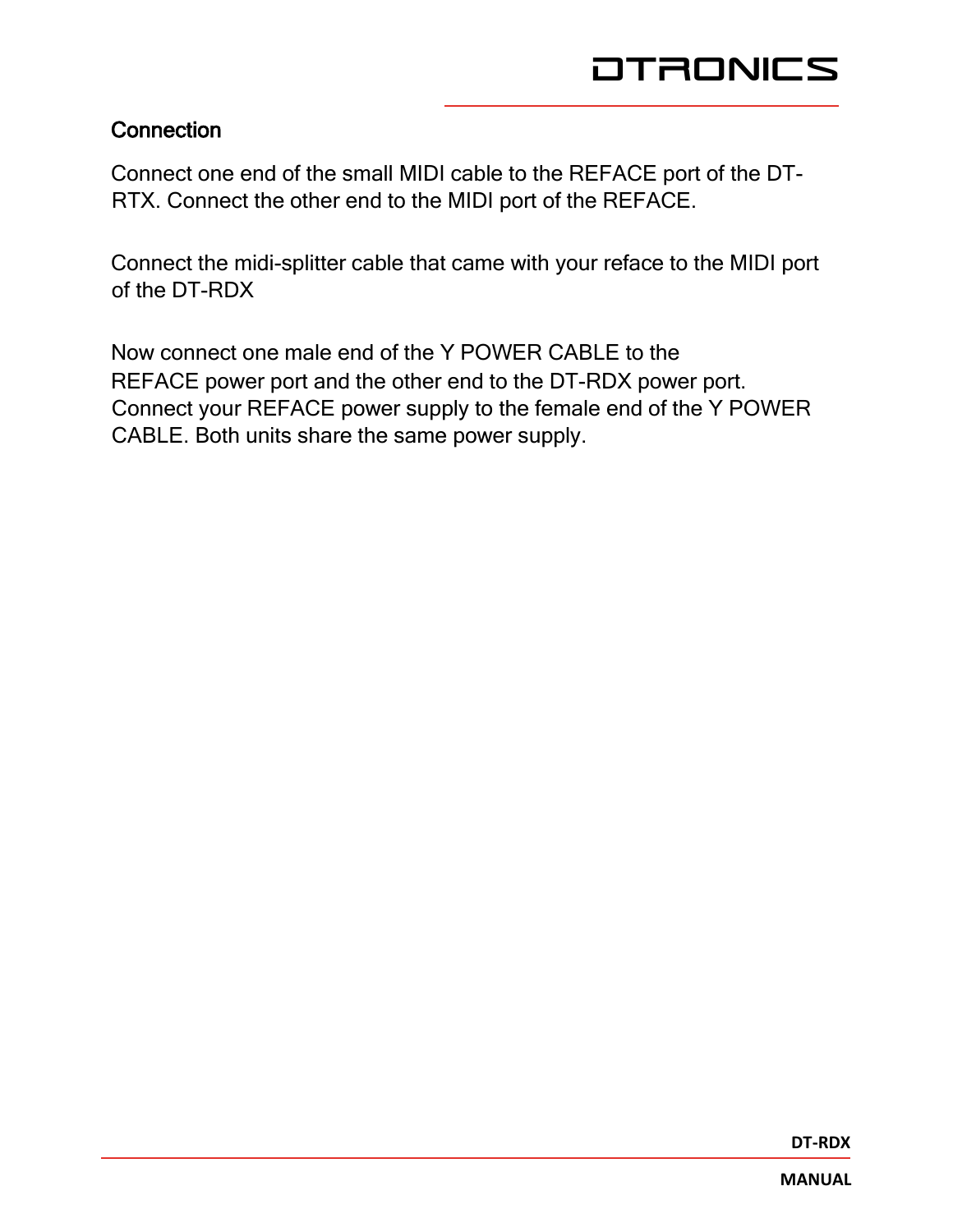# <span id="page-5-0"></span>**2** Operation

## <span id="page-5-1"></span>**Powering On & Off**

When you power the REFACE on or off, the programmer will automatically wake up or go to sleep. No action is required to turn the programmer on or off.

#### <span id="page-5-2"></span>Firmware Version

The right 8 LEDS indicate the firmware version on power up. This image shows version 1.2



## <span id="page-5-3"></span>**Memory**

All switch settings are automatically stored in memory and recalled. As long as the power supply is present.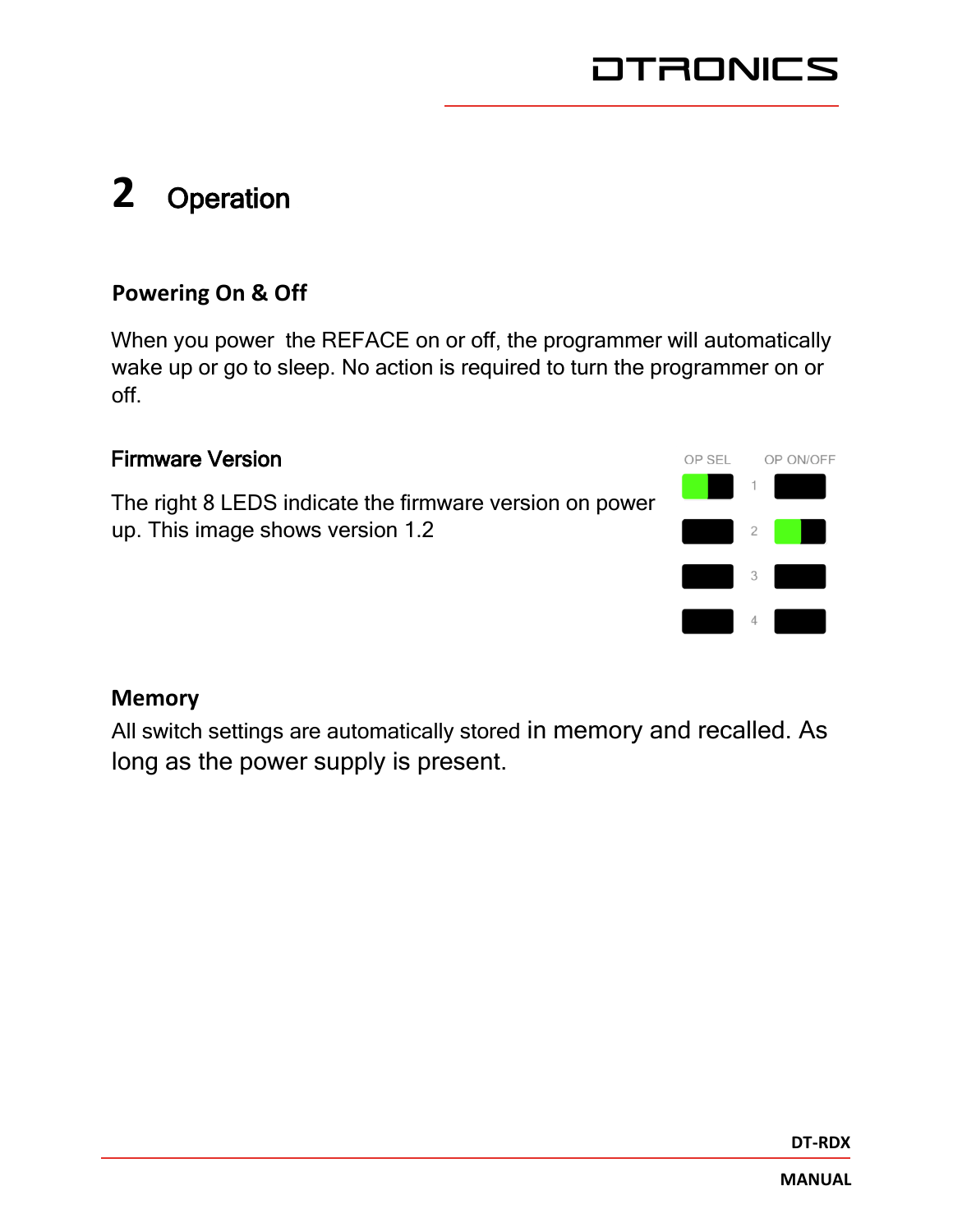<span id="page-6-0"></span>

The left part of the control panel is the common section. Each knob of the common section affects the REFACE at any time.

#### <span id="page-6-1"></span>**Init Function**

Press the INIT button to reset the REFACE to an empty patch. A nice feature to design a sound from scratch!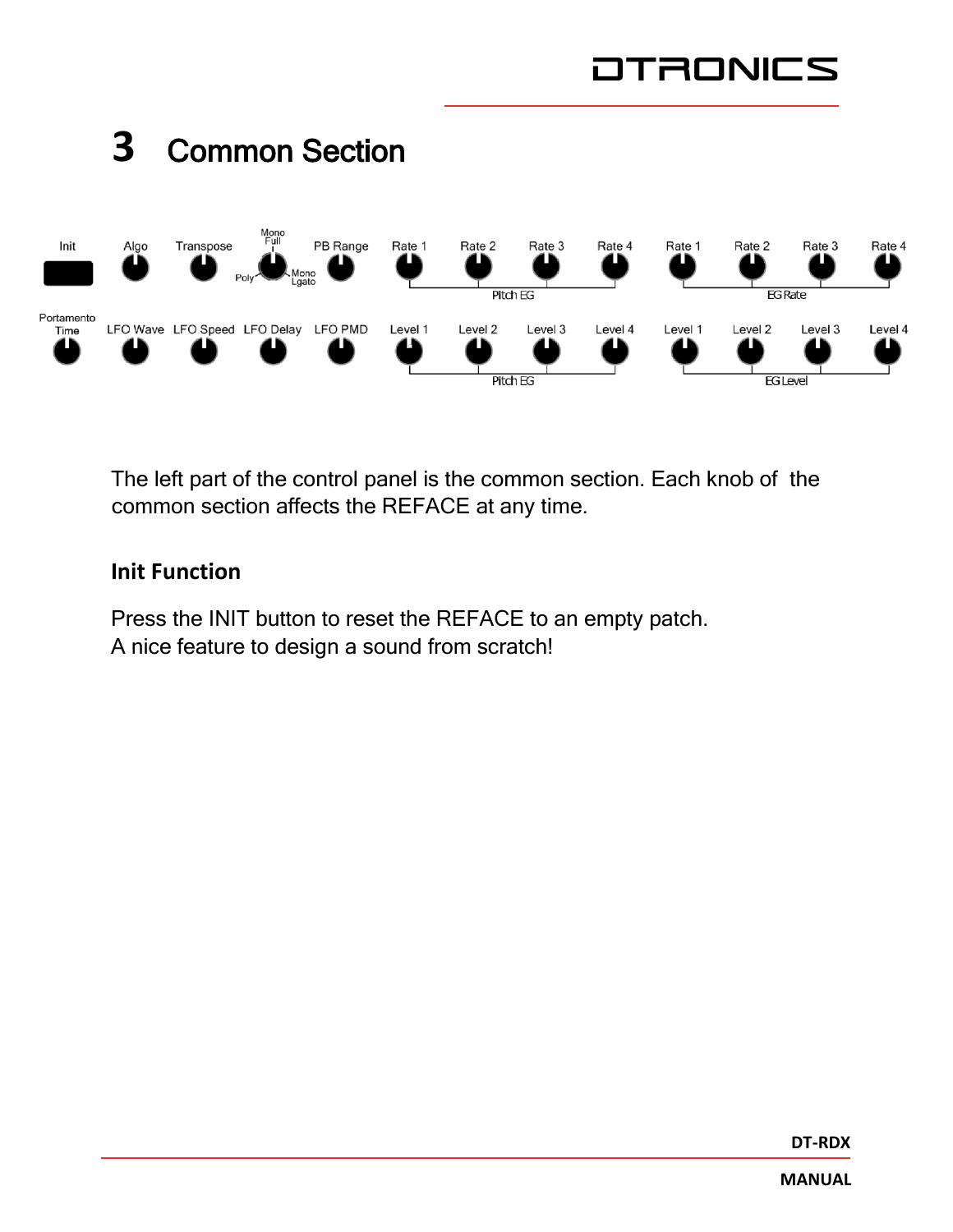<span id="page-7-0"></span>

The right part of the control panel is the operator section. It behaves differently to the common section in that parameter changes only apply to the selected operators.

## <span id="page-7-1"></span>**Operator Select**

Use the 4 OP SEL (Operator Select) buttons to select any of the 4 operators. Up to 4 operators can be selected at the same time. Now all knobs of the operator section will affect to the selected operators.

## <span id="page-7-2"></span>**Operator On/Off**

Press the OP ON/OFF buttons to turn any operator On or Off.